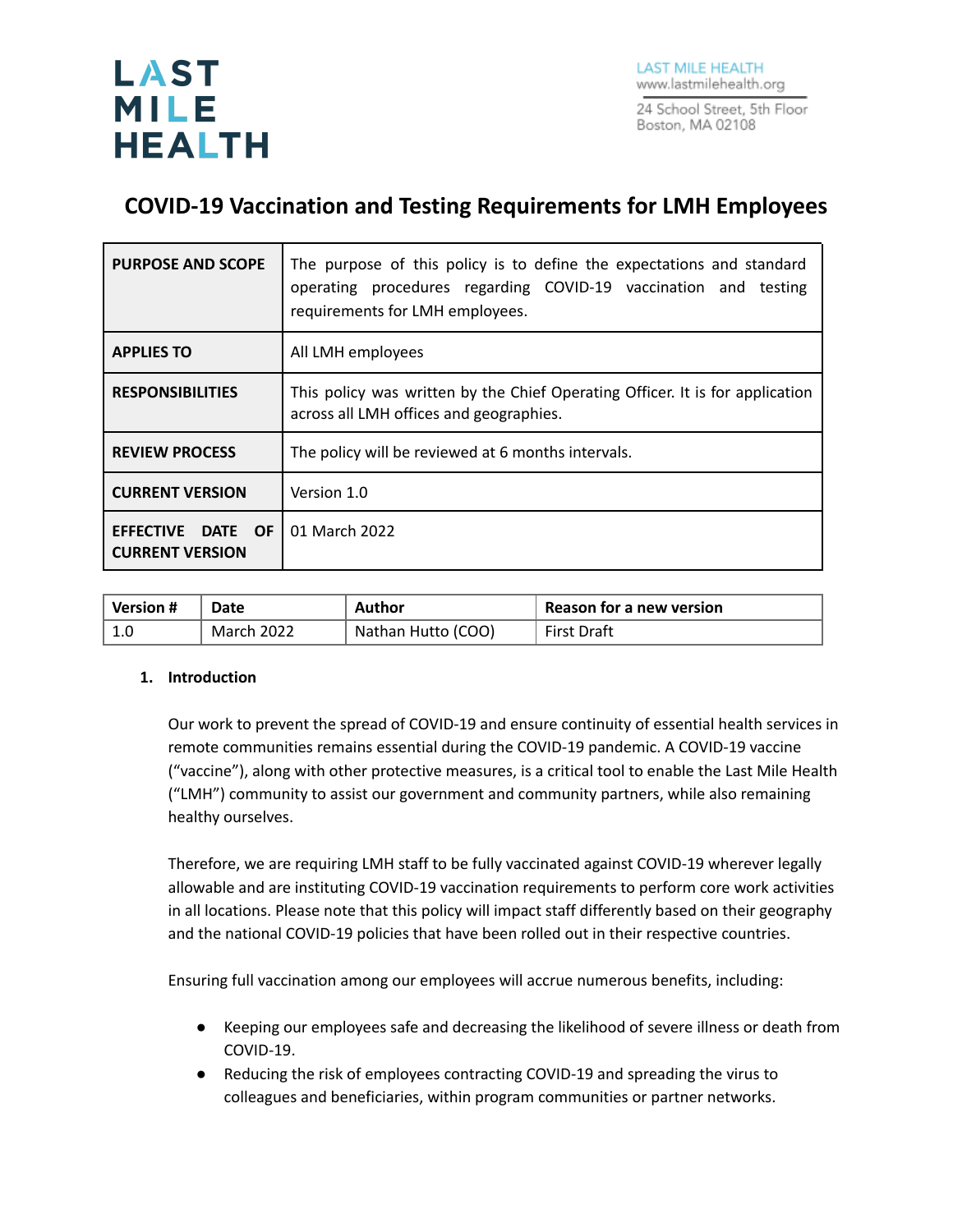

- Modeling policies, practices, and behaviors to which we are committed as an organization within our values.
- Increasing team morale, cohesion, and effectiveness by enabling more in-person gatherings.
- Reducing catastrophic medical care costs for LMH, LMH employees, and families.
- Enabling business continuity, including stabilizing travel policies, reducing absences, and guaranteeing program implementation.

With these goals in mind, LMH has developed policies regarding COVID-19 vaccination among its employees, including general vaccination requirements for employees and vaccination requirements for specific work activities.

These policies have been developed with expertise from LMH's people operations, safety and security, and medical functions, and have undergone legal review from outside counsel with expertise in labor, health, and safety laws in the countries in which we operate. LMH reserves the right to modify these policies and will communicate all changes to employees in a timely manner.

Regardless of the LMH employment policies governing your place of employment, we request that all LMH employees receive and maintain full vaccination against the COVID-19 virus.

#### **2. Definition of "fully vaccinated" against COVID-19**

2.1. Because the evidence and policy environment for COVID-19 is regularly changing, the definition of the concept "fully vaccinated" will change. Additionally, vaccines have varying levels of efficacy against the virus, with frequently evolving evidence on the interactions between vaccines and the COVID-19 virus. Governments, norming bodies, and employers have taken a constellation of approaches to managing this issue.

2.2. LMH encourages employees to receive vaccines with the highest efficacy whenever possible.

2.3. For the purposes of this policy, the term "fully vaccinated" is defined as completion of a primary vaccine series, with a booster dose approximately 6 months (2 months for Johnson & Johnson) following as permitted and in line with the country's guidelines/policy. The primary vaccines series is a course of 2 doses within a 12 week period<sup>1</sup> for all vaccines except Johnson & Johnson, which requires only one dose.

 $1$  Recommendations are 3 weeks between 2 doses of Pfizer, 4 weeks between Moderna doses and 8-12 weeks for Astrazeneca. For primary series vaccination, LMH will accept within 6 weeks for Moderna and Pfizer and up to 12 weeks for Astrazeneca.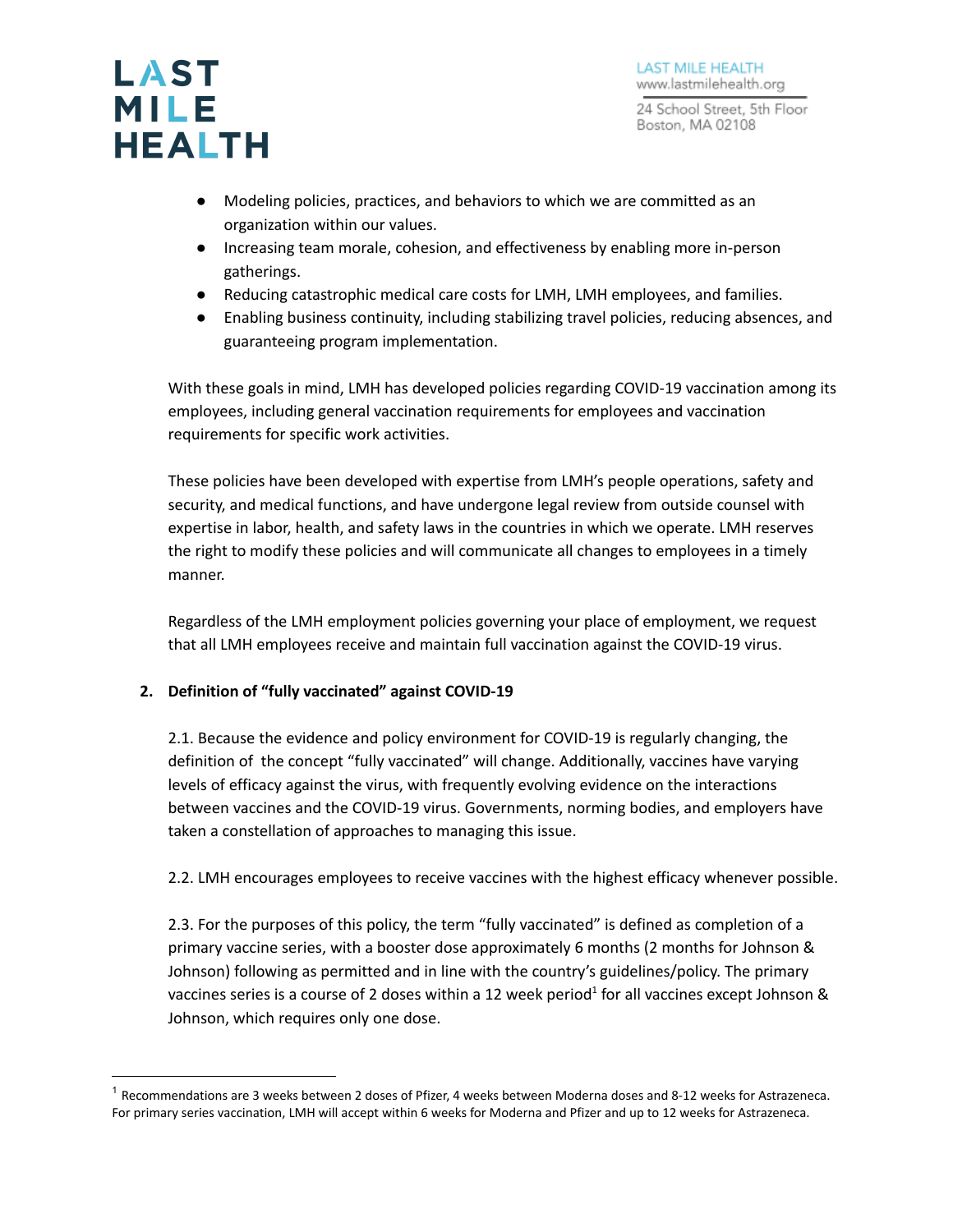

#### **3. Vaccination requirements by LMH country of operation**

3.1. LMH will require its employees to be fully vaccinated as allowable under local and federal law in the country in which they work.

3.2. According local and federal law at the date this policy was last updated:

3.2.1. **Ethiopia**. Current employees based in Ethiopia are not required to be vaccinated against COVID-19.

3.2.2. **Ghana**. Current employees based in Ghana are not required to be vaccinated against COVID-19.

3.2.3. **Liberia**. All current and future employees based in Liberia are required to be fully vaccinated against COVID-19.

3.2.4. **Malawi**. All current and future employees based in Malawi are required to be fully vaccinated against COVID-19.

3.2.5. **Sierra Leone**. Current employees based in Sierra Leone are not required to be vaccinated against COVID-19. All future employees will be required to be fully vaccinated and all current employees will be required to be fully vaccinated under any renewed employment contracts.

3.2.6. **Uganda**. Current employees based in Uganda are not required to be vaccinated against COVID-19.

3.2.7. **United States**. All current and future employees based in the United States are required to be fully vaccinated against COVID-19.

3.3. When local and federal law permit employer-required vaccination against COVID-19 in countries where vaccination is not currently permitted, LMH will opportunistically expand requirements into those geographies.

3.4. See Appendix A for a tabular summary of these requirements.

#### **4. Operational vaccine requirements for all employees**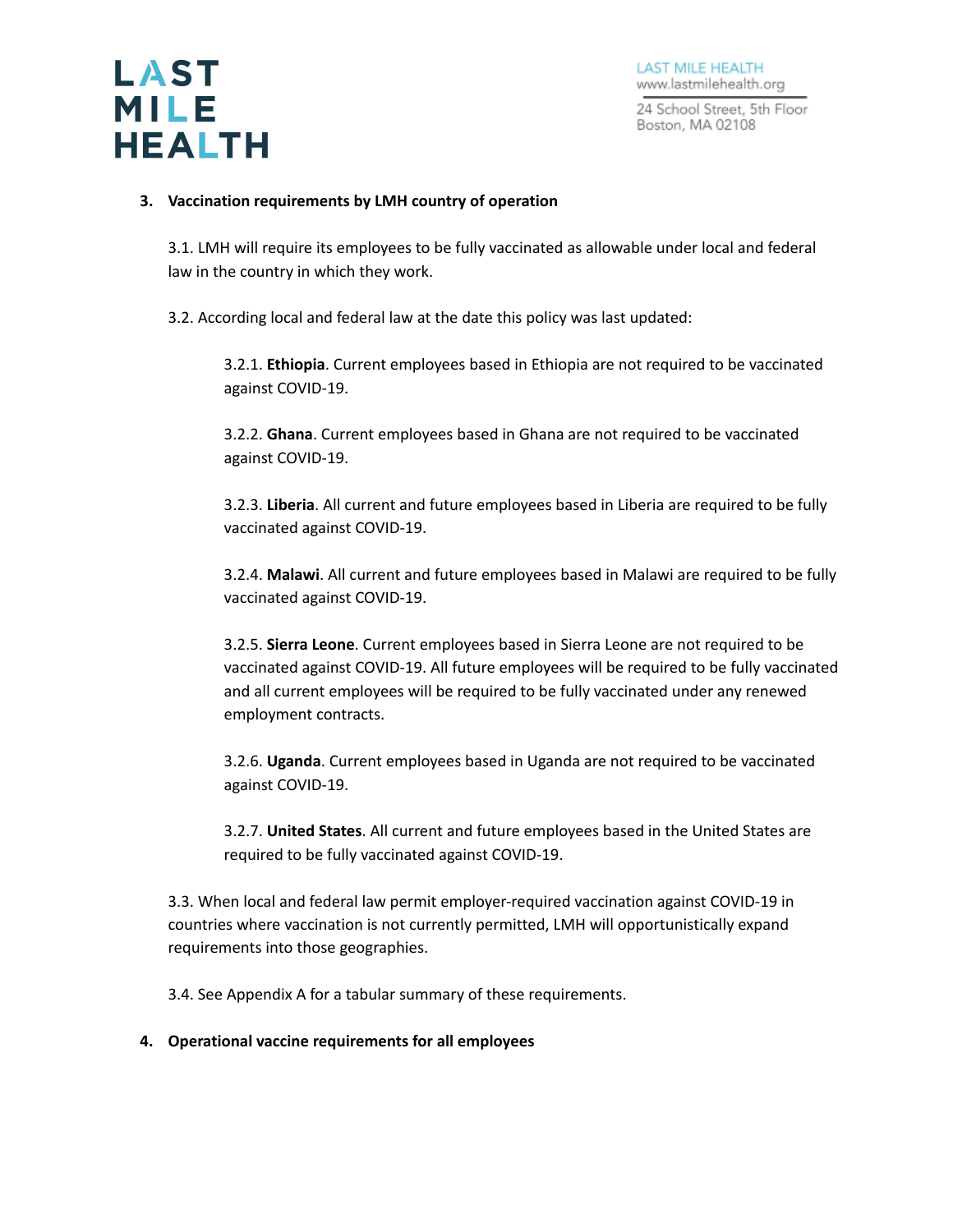4.1. Regardless of location, all LMH employees will be required to be fully vaccinated against COVID-19 to engage in the following work activities:

4.1.1. **Enter any LMH work site**. "Work site" is defined as any permanent or temporary location or facility where LMH employees are gathered to conduct official business, including all office and work spaces whether or not those spaces are directly managed by LMH.

4.1.2. **Travel.** "Travel" is defined as any travel outside of an employee's primary, day-to-day work location and includes both domestic and international travel.

4.1.3. **Use of any LMH vehicle**. This applies to employees driving or riding in any LMH vehicle, including motorbikes.

4.2 Employees who are not fully vaccinated will not be permitted to enter an LMH worksite, travel, or use LMH vehicles.

4.3. Current employees required to enter an LMH work site, travel, or use an LMH vehicle due to the requirements of their role and are not permitted to do so due to their vaccination status may have their duties reassigned, with job title and compensation adjustments made accordingly.

4.4. All new employees in all locations who are required to enter an LMH work site, travel, or use an LMH vehicle due to the requirements of their roles will be required to be fully vaccinated.

4.5. See Appendix A for a tabular summary of these requirements.

#### **5. COVID-19 testing requirements**

5.1. All employees based in countries where a general vaccination requirement is not in place and who choose to not be fully vaccinated will be required to submit results of a COVID-19 laboratory test weekly.

5.2. This test must be a laboratory antigen or PCR test.

5.3. Employees will be required to pay for and facilitate their own testing.

5.4. Unvaccinated, tested employees are still barred from LMH worksites, travel, and vehicles.

5.4. See Appendix A for a tabular summary of these requirements.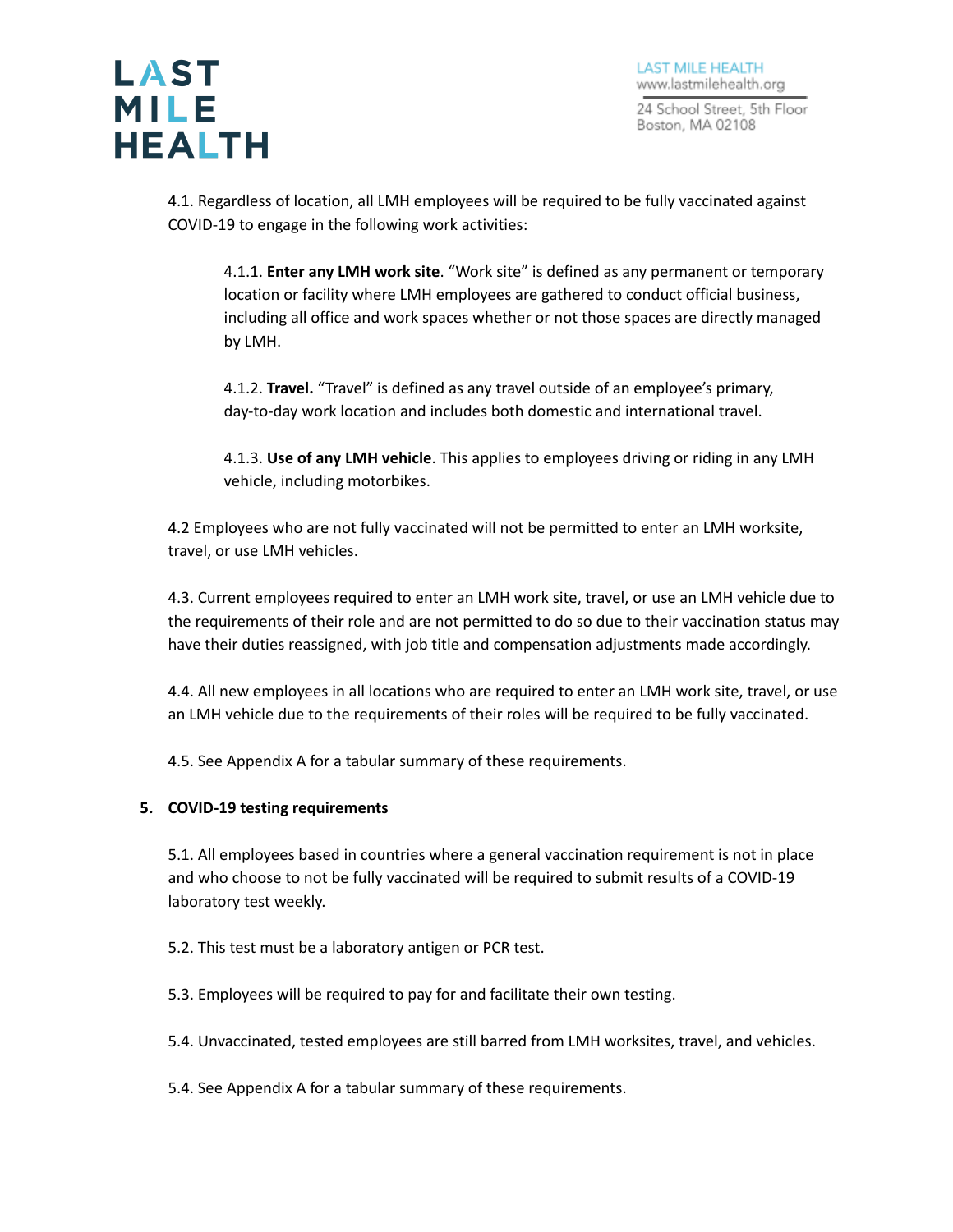

#### **6. Exemptions to vaccination and testing requirements**

6.1. **Vaccine or testing availability**. An employee will be temporarily exempted from this policy if appropriate vaccines or tests are not readily available in the locale where the employee resides or works.

6.2. **Religious exemptions**. An employee may be granted an exemption from this policy if they can demonstrate that the policy conflicts with sincerely held religious beliefs and that the exemption or accommodation does not create an undue hardship on LMH or its employees.

6.3. **Medical or disability exemptions**. An employee may be granted an exemption from this policy if they can demonstrate that the policy poses a medical risk and that any exemption or accommodation does not create an undue hardship on LMH or its employees.

6.4. **Philosophical beliefs or personal preferences**. No exemptions to this policy will be made due to an employee's philosophical beliefs or personal preferences.

6.5. In all requests for exemptions, review of requests and decisions will be made on a case-by-case basis by People Operations, in consultation with appropriate advisors. Decisions regarding requests for exemptions will be made following guidance and regulations from the U.S. Equal Employment Opportunity Commision, Americans with Disabilities Act, and Title VII of the Civil Rights Act, with attention paid to legal and regulatory requirements of locales outside of the U.S.

6.6. All requests for accommodations and exemptions will be kept confidential. Only People Operations will have access to requests for accommodations and exemptions and only People Operations and line managers will have access to approved accommodations and exemptions.

#### **7. Employee compliance**

7.1. All employees are expected to comply with these policies.

7.2. All employees will be required to attest via signature that they are in compliance with the policy as defined for the country in which they work and that they will submit valid copies of vaccination records if asked.

7.3. All employees will be allowed to submit proof of vaccination to LMH for purposes of record keeping.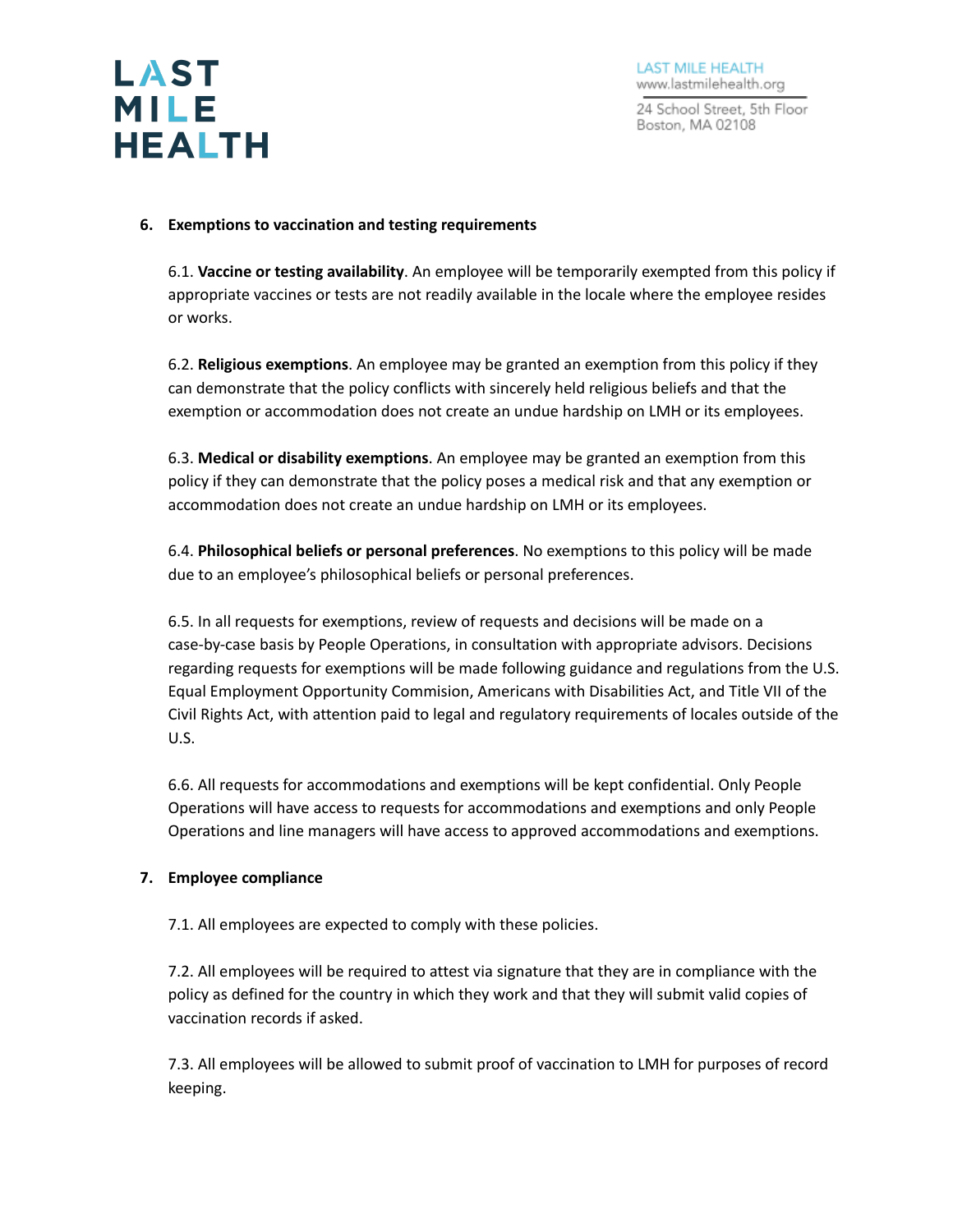**LAST MILE HEALTH** 

> 7.4. LMH will conduct both targeted and random audits of employee compliance with this policy. This may include requests for vaccination records to confirm employee compliance with relevant policies.

7.5. Failure to comply with these policies may result in termination of employment, in accordance with local labor laws and LMH employment policies.

7.6. Failure to truthfully complete required documentation may result in termination of employment, in accordance with local labor laws and LMH employment policies.

## **8. Employer responsibilities**

8.1. LMH will communicate this policy transparently with all employees and consider employee input. LMH will communicate any changes to this policy to employees in a timely manner and allow appropriate time for employees to comply.

8.2. LMH will provide employees with appropriate training on the policies and relevant procedures.

8.3. Within reason, LMH will support employees to become compliant with the expectations of the policy if they are not in compliance.

#### **9. Effective date**

- 9.1. All policies described herein will be effective as of 01 March 2022.
- 9.2. All employees must attest to their compliance with these policies by 24 May 2022.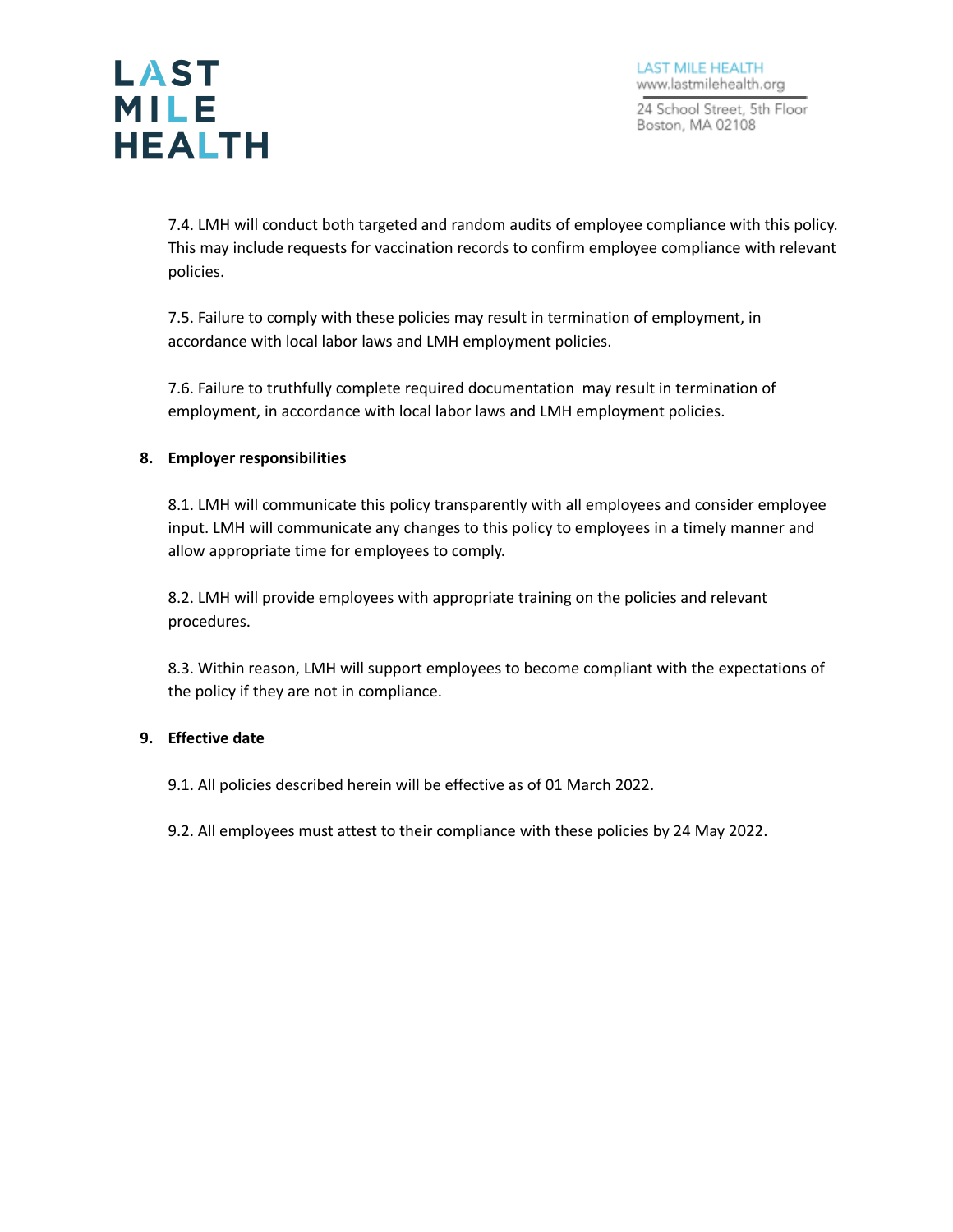# **LAST MILE HEALTH**

**LAST MILE HEALTH** www.lastmilehealth.org

24 School Street, 5th Floor<br>Boston, MA 02108

## **Appendix A. Summary of COVID-19 vaccination and testing requirements, by country**

| Country                 | COVID-19<br>vaccine required | <b>Testing requirements for</b><br>unvaccinated employees | <b>Access to LMH assets for</b><br>unvaccinated employees                                            |
|-------------------------|------------------------------|-----------------------------------------------------------|------------------------------------------------------------------------------------------------------|
| Ethiopia                | N <sub>o</sub>               | Weekly laboratory testing paid<br>by employees            | Restricted from work sites, vehicles,<br>and travel; duties and roles<br>re-assigned as appropriate. |
| Ghana                   | N <sub>o</sub>               | Weekly laboratory testing paid<br>by employees            | Restricted from work sites, vehicles,<br>and travel; duties and roles<br>re-assigned as appropriate. |
| Liberia                 | Yes                          | N/A                                                       | N/A                                                                                                  |
| Malawi                  | Yes                          | N/A                                                       | N/A                                                                                                  |
| Sierra<br>Leone         | N <sub>o</sub>               | Weekly laboratory testing paid<br>by employees            | Restricted from work sites, vehicles,<br>and travel; duties and roles<br>re-assigned as appropriate. |
| Uganda                  | No                           | Weekly laboratory testing paid<br>by employees            | Restricted from work sites, vehicles,<br>and travel; duties and roles<br>re-assigned as appropriate. |
| United<br><b>States</b> | Yes                          | N/A                                                       | N/A                                                                                                  |